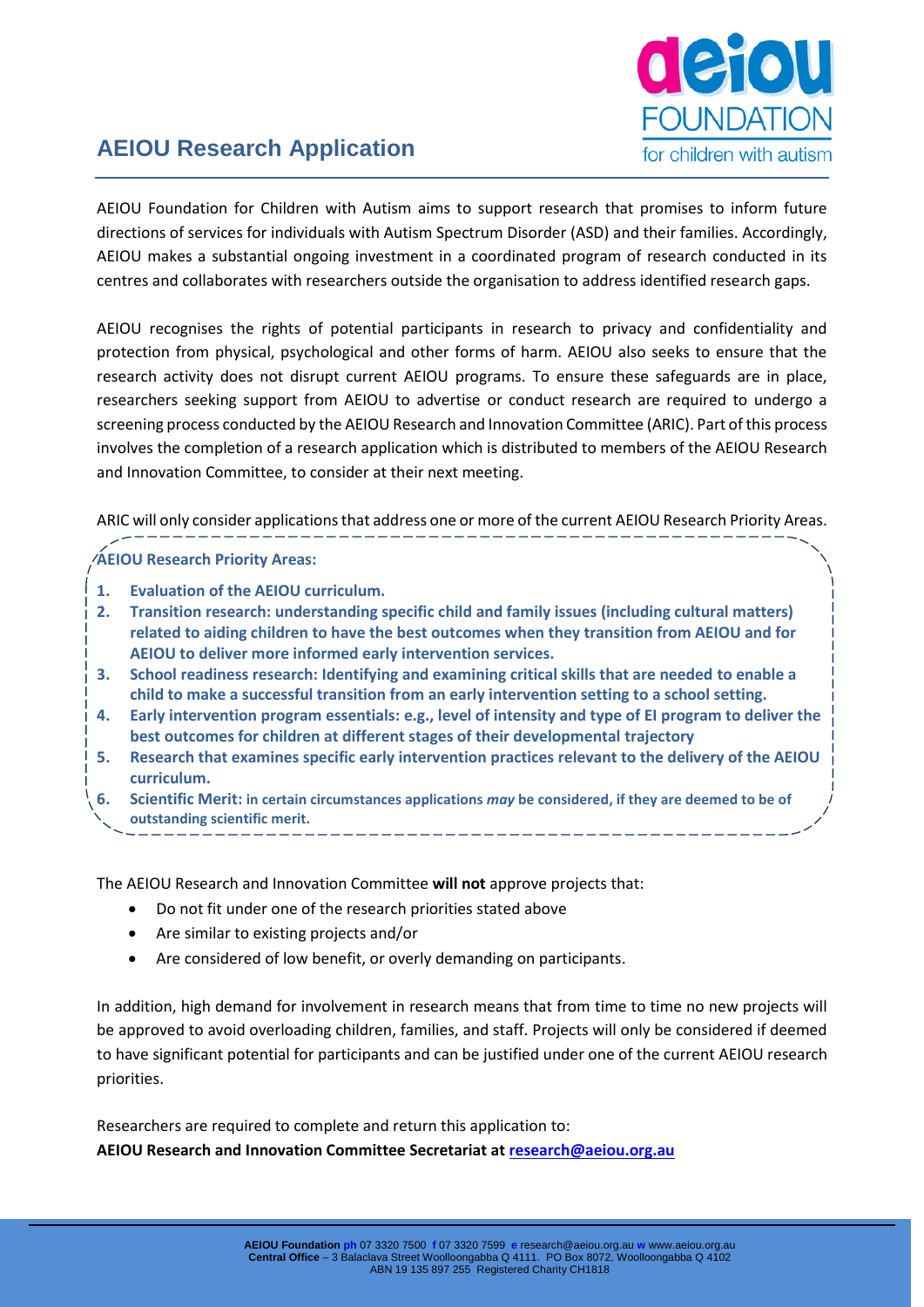## **RESEARCH APPLICATION**



#### **SECTION 1: Investigators**

#### *Principal Researcher*

| Surname:                | Title: e.g., Dr/ Miss/Ms/Mrs/ Mr                                   |
|-------------------------|--------------------------------------------------------------------|
| <b>First name:</b>      | Designation: e.g., Principal Investigator, Masters<br>student etc. |
| Organisation:           |                                                                    |
| <b>Contact Address:</b> | Suburb:                                                            |
| State:                  | Postcode:                                                          |
| Telephone:              | Fax:                                                               |
| E-mail:                 |                                                                    |

#### *Co-Investigators and/or Supervisors (please insert additional boxes as required)*

| Surname:                | Title:              |
|-------------------------|---------------------|
| First name:             | <b>Designation:</b> |
| Organisation:           |                     |
| <b>Contact Address:</b> | Suburb:             |
| State:                  | Postcode:           |
| Telephone:              | Fax:                |
| E-mail:                 |                     |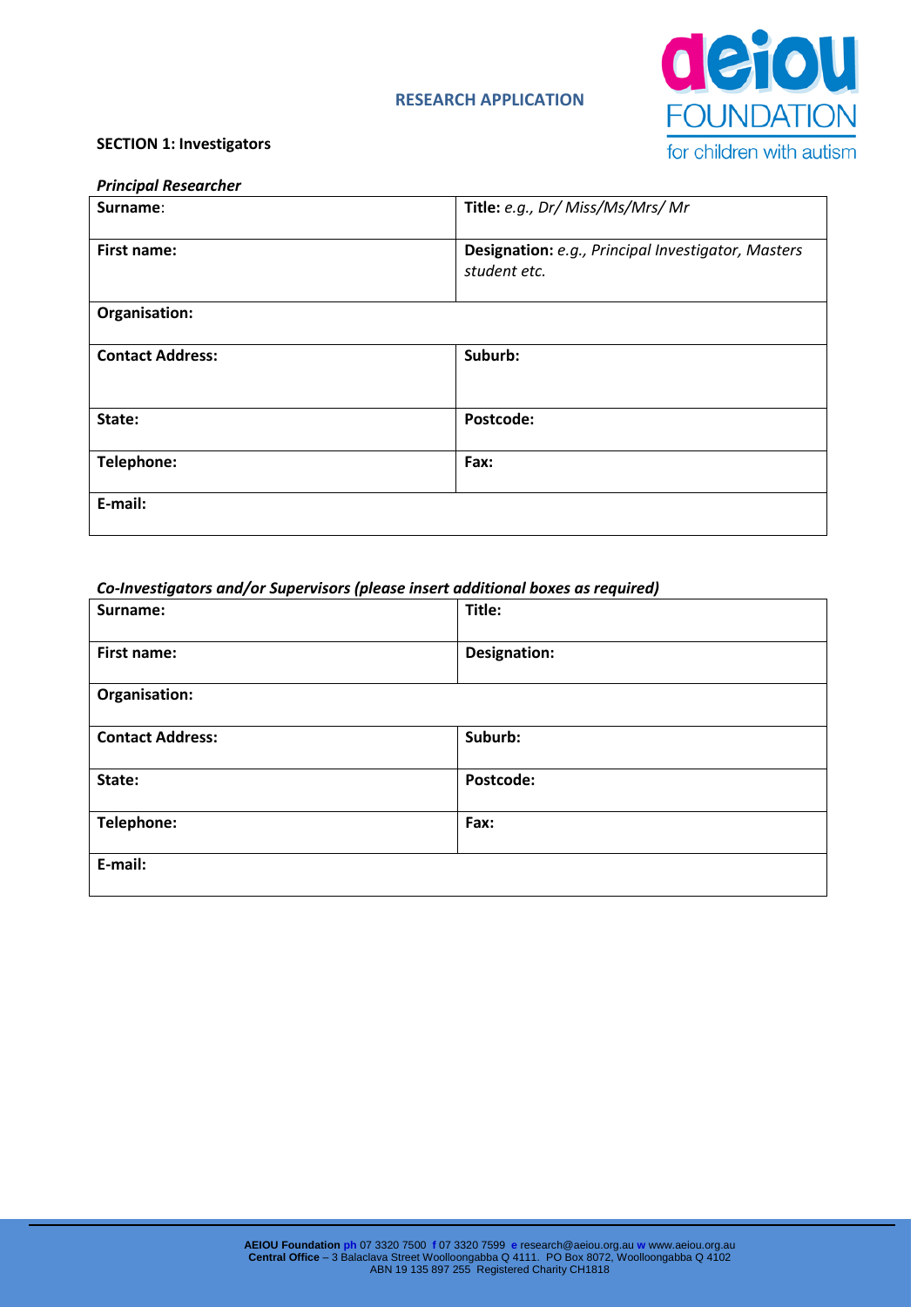## **SECTION 2:** *Research Information*

| <b>Title of Research:</b>                                                                                                                |              |  |  |
|------------------------------------------------------------------------------------------------------------------------------------------|--------------|--|--|
| Research aim and purpose: (1 paragraph max)                                                                                              |              |  |  |
| Which AEIOU research priority does your research address and how? (1 paragraph max)                                                      |              |  |  |
|                                                                                                                                          |              |  |  |
| <b>Summary of the research in plain language</b> (e.g., approach, design and strategies employed to<br>ensure validity and reliability): |              |  |  |
| (1 paragraph max)                                                                                                                        |              |  |  |
| Start date:                                                                                                                              | Finish date: |  |  |

## **SECTION 3:** *Research Method*

| Participants and sample sizes (e.g., 10 students, 50 teachers):                           |  |  |
|-------------------------------------------------------------------------------------------|--|--|
| Strategy/procedure:                                                                       |  |  |
| Instruments: (e.g., Survey form, interview questions, reliability, validity)              |  |  |
| Please attach data collection instruments and/or example questions                        |  |  |
| Administration: (How will research be administered, by whom? e.g., interview, survey form |  |  |
| distributed by researcher) Please attach consent forms                                    |  |  |
| Research stages: (e.g., description, duration, anticipated research timeline)             |  |  |
|                                                                                           |  |  |
|                                                                                           |  |  |

## **SECTION 4:** *Perceived Benefits and Risks*

*Please attach approval letters from your institution's Ethics Committee/s. Please note ethical approval is a requirement of advertising or conducting research with AEIOU.*

**Blue card:** 

*Please attach a copy of your (or the person conducting the research if it is to be completed by another individual e.g., a research assistant) current blue card.*

**Commercialisation: Does this research have the potential for current or future financial gain (whether that be for a service, product or other means)?** Yes/No

*If yes, please elaborate:* 

**What processes do you have in place to ensure that the privacy and confidentiality of information related to the participants is respected?** 

**What demands or risks may occur to the following participants (e.g., time, inconvenience, need to travel, interruption to programs, psychological or physical stress etc.)?** 

- *a. Individuals with ASD*
- *b. Families of individuals with ASD*
- *c. AEIOU staff*
- *d. Staff from other organisations that provide services to individuals with ASD (e.g. teachers from other organisations, allied health professionals etc)*